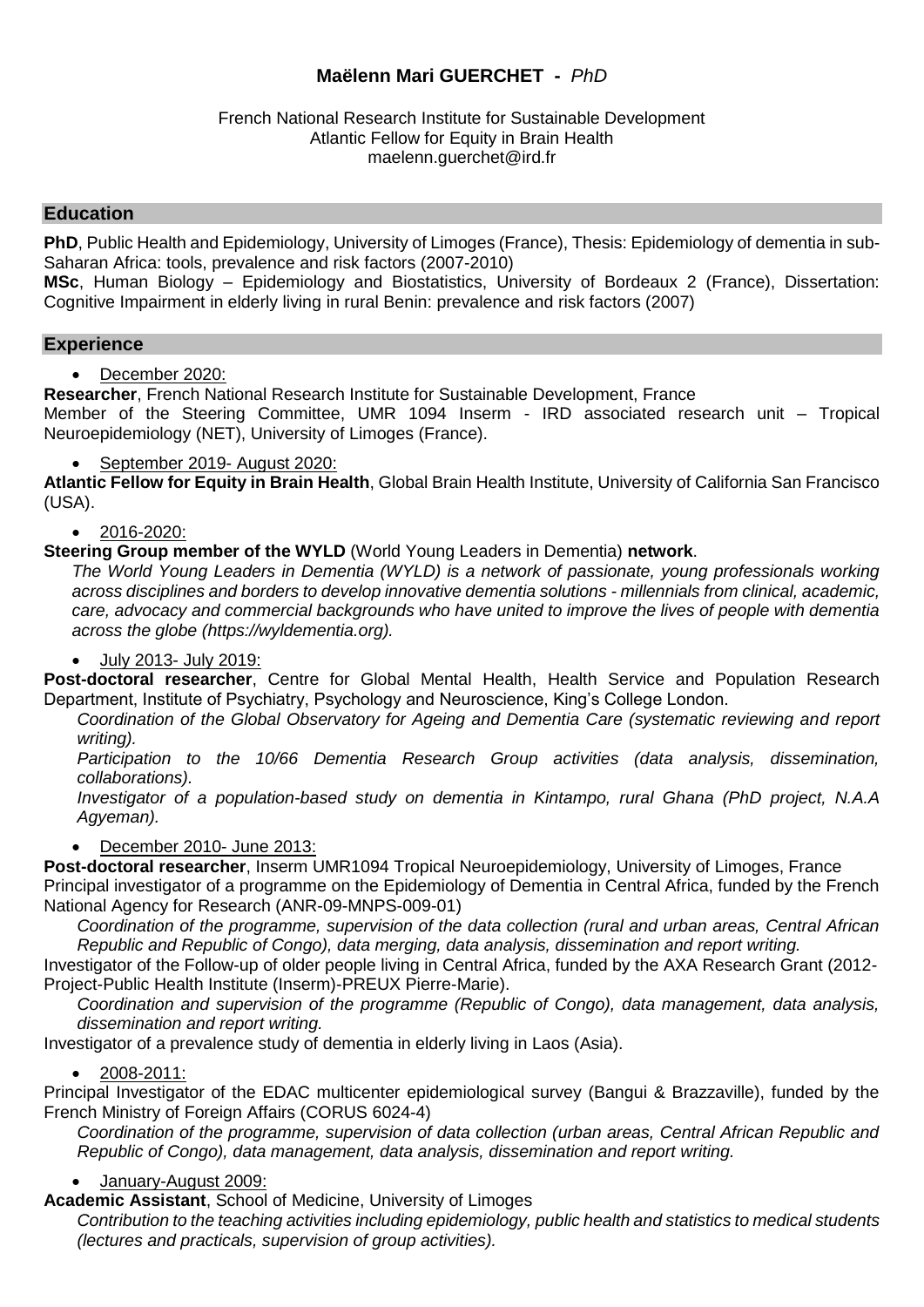April-May 2008:

Supervision of a prevalence study of dementia in elderly ≥65 living in Cotonou, funded by the Ministry of Health, Benin (West Africa).

*Training of the interviewers, quality control, and dissemination.*

- July-December 2008 and December 2007-February 2008:
- **Research Assistant**, Inserm U897 Epidemiology and Biostatistics, University of Bordeaux 2 Victor Segalen *Contribution to the development of an online training programme on critical appraisal, for health workers and medical students.*

## **Academic Activities**

- 2019 present: Permanent member of the examination board, MSc Epidemiology of Chronic Conditions, Member of the examination board, MSc Tropical Neuroepidemiology and Parasitology, University of Limoges (France).
- 2018: Member of the Research Scientific Committee (RSC) of the COSMIC: Cohort Studies of Memory in an International Consortium.
- 2015 present: **Honorary Lecturer**, Institute of Psychiatry, Psychology and Neuroscience (KCL), **Associate Fellow** of the Higher Education Academy, UK.

*Lectures & Practicals for MSc courses (Global Mental Health, Applied Mental Health Research, Neurosciences)* 

- 2013 2016: **Co-module leader** of the core module "Principles of Psychiatric Epidemiology and Psychiatric Research', MScs Global Mental Health and Mental Health Services and Population Research, Institute of Psychiatry, Psychology and Neuroscience, King's College London. *Curriculum design, Lectures & Practicals, exam design and marking for MSc courses (Global Mental Health, Mental Health Services and Population Research, Neurosciences)*
- 2011 present: **Supervisor** of PhD and MSc students.
	- Angeladine Kenne Malaha, PhD thesis (1<sup>st</sup> supervisor): 'Socio-economic burden of dementia in sub-Saharan Africa: example of Benin', 2019-2022 (University of Limoges)
	- Antoine Samson Gbessemehlan, PhD thesis (2nd supervisor): 'Sensory deficits and negative outcomes (cognitive disorders, quality of life, dependence and frailty) among older people in Central Africa', 2018-2021 (University of Limoges)
	- Inès Yoro-Mantohou, PhD thesis (2nd supervisor): 'Behavioural disorders among older people in sub-Saharan Africa', 2016-2019 (University of Limoges)
	- Naana A.A. Agyeman, PhD thesis (1st supervisor): 'The prevalence and socio-cultural features of dementia among older people in Kintampo, Ghana', 2013-2017 (King's College London).
	- Harielle Samba, PhD thesis (2nd supervisor): 'Cognitive and vascular follow-up of older people in Central Africa', 2012-1016 (University of Limoges)
	- Sophie Pilleron, PhD thesis (2nd supervisor): 'Psychosocial and nutritional factors of cognitive disorders in Central Africa', 2011-2014 (University of Limoges)
	- Samantha Ofili, MSc: 'Investigating the Role of B12 Deficiency in Dementia Prevalence, Incidence and Mortality in Puerto Rican Older Adults (10/66 studies)', 2016 (King's College London)
	- Inès Yoro-Mantohou, MSc: 'Prevalence of Behavioural and Psychological Symptoms of Dementia among older adults in Central Africa (EPIDEMCA study)', 2016 (University of Limoges)
	- Dorasse Rabaneivo, MSc: 'Validation of the French version of the Geriatric Mental State Package', 2015 (University of Limoges)
	- Nathalie Bouscaren, MSc: 'Toxoplasmosis: factor associated with dementia. A result from the EPIDEMCA study', 2014 (University of Limoges)
	- Céline Picot, MSc: 'Exploratory study of visual function and quality of life among older adults in Congo', 2013 (University of Limoges)
	- Xia Bouapao, MSc: 'Prevalence of dementia among elderly from the Hmong and non-Hmong communities in PDR Lao', 2013 (University of Limoges)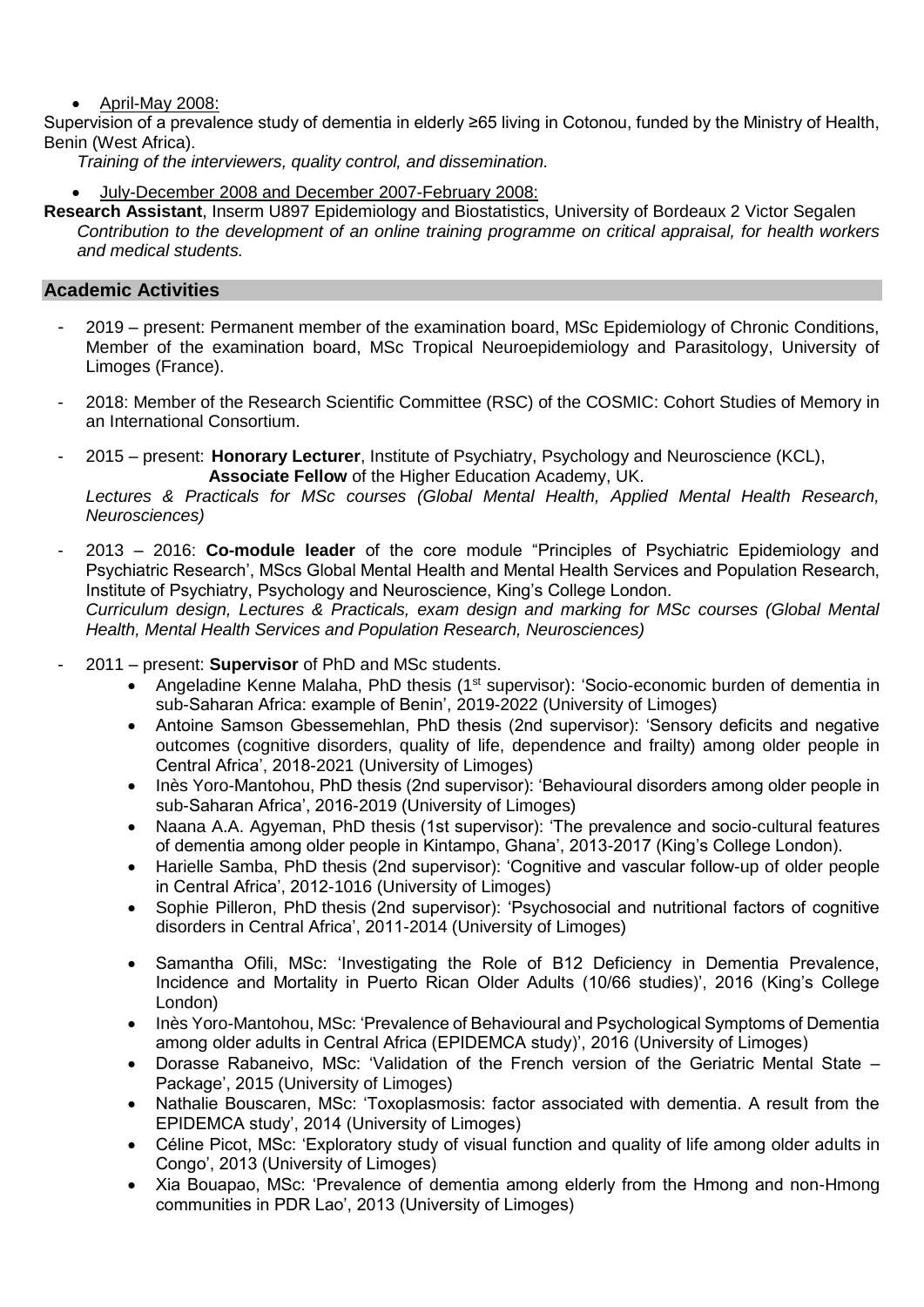- Harielle Samba, MSc: 'Epidemiology of dementia in Central Africa. Associated factors with dementia : a case-control study', 2012 (University of Limoges)
- 2010 2013: Lecture & Practicals on 'Methodology and practical aspects of epidemiological studies in Low and Middle Income Countries', MSc Tropical Neuroepidemiology and Parasitology, University of Limoges, France.
- 2012: Course in Epidemiology, Medical Society of Congo, Brazzaville, Congo.
- 2010: Practicals in Statistics, School of Medicine, University of Limoges, France.

#### **Conference presentations**

#### *Invited speaker*

- December 2020, Alzheimer's Disease International 34<sup>th</sup> International Conference, Round table Global Burden of dementia (virtual)
- December 2020, Brain Ageing and Dementia in Developing Countries Symposium (virtual seminar)
- March 2018, University College London Student for Global Health, Leaving No Mind Behind: Global Mental Health Conference, London, UK.
- December 2017, World Health Organization Technical meeting on the implementation of the Global Action Plan on Public Health Response to Dementia 2017-2025, Geneva, Switzerland.
- December 2016, Brain Ageing and Dementia in Low and Middle Income Countries, Nairobi, Kenya.
- December 2014, 5th International Course in Neuroepidemiology, Erice, Italy
- December 2012, Brain Ageing and Dementia in Developing Countries Symposium, Nairobi, Kenya *Speaker*
	- July 2017, Alzheimer's Association International Conference, London, UK.
	- November 2015, World Congress of Neurology, Santiago, Chile.
	- April 2015, International Association of Gerontology and Geriatrics European Region Congress, Dublin, Ireland.

## **Grant income**

- 2020, Pilot Award for Global Brain Health Leaders 'Revision and validation of the short 10/66 dementia diagnostic assessment for older populations in Kintampo, Ghana': \$25,000 (applicant)
- 2018, , APREL Limoges University Hospital 'Pilot study Helping Carers to Care: feasibility of a psychosocial intervention for dementia caregivers in Benin': 20,000 € (co-applicant)
- 2017, King's Worldwide Partnership Fund: £ 3 100 (applicant)
- 2015, LECMA (Ligue Européenne contre la Maladie d'Alzheimer) travel grant: 500€ (applicant)
- 2012, APREL Limoges University Hospital, 'EPIDEMCA-FU Follow-up of elderly people living in Central Africa': 50 000€ (co-applicant)
- 2012, AXA Research Fund, 'EPIDEMCA-FU Follow-up of elderly people living in Central Africa' (2012- Project-Public Health Institute (Inserm)-PREUX Pierre-Marie): 242 690€ (co-applicant)
- 2009, French National Agency for Research, 'EPIDEMCA Epidemiology of Dementia in Central Africa' (ANR-09-MNPS-009-01): 468 000€ (co-applicant)
- 2009, Fondation pour la Recherche Médicale, 1-year PhD Scholarship: 30 000€ (applicant)
- 2008, International Cooperation Program (capacity-building), Limousin Region (France), 'Mental Health & Neuropsychiatric Epidemiology in two Central African countries (CAR and Congo)': 5 944€ (coapplicant)

#### **Peer-reviewed publications**

- 1. Gbessemehlan A, Helmer C, Delcourt C, Boumediene F, Ndamba-Bandzouzi B, Mbelesso P, Samba H, Kehoua G, Désormais I, Lacroix P, Aboyans V, Dartigues JF, Houinato D, Preux PM, Guerchet M. Cardiovascular Health and Near Visual Impairment Among Older Adults in the Republic of Congo: A Population-Based Study. J Gerontol A Biol Sci Med Sci. 2020 Dec 2:glaa304. doi: 10.1093/gerona/glaa304.
- 2. Clark CE, Warren FC, Boddy K, McDonagh STJ, Moore SF, Goddard J, Reed N, Turner M, Alzamora MT, Ramos Blanes R, Chuang SY, Criqui M, Dahl M, Engström G, Erbel R, Espeland M, Ferrucci L, Guerchet M, Hattersley A, Lahoz C, McClelland RL, McDermott MM, Price J, Stoffers HE, Wang JG, Westerink J, White J, Cloutier L, Taylor RS, Shore AC, McManus RJ, Aboyans V, Campbell JL. Associations Between Systolic Interarm Differences in Blood Pressure and Cardiovascular Disease Outcomes and Mortality: Individual Participant Data Meta-Analysis, Development and Validation of a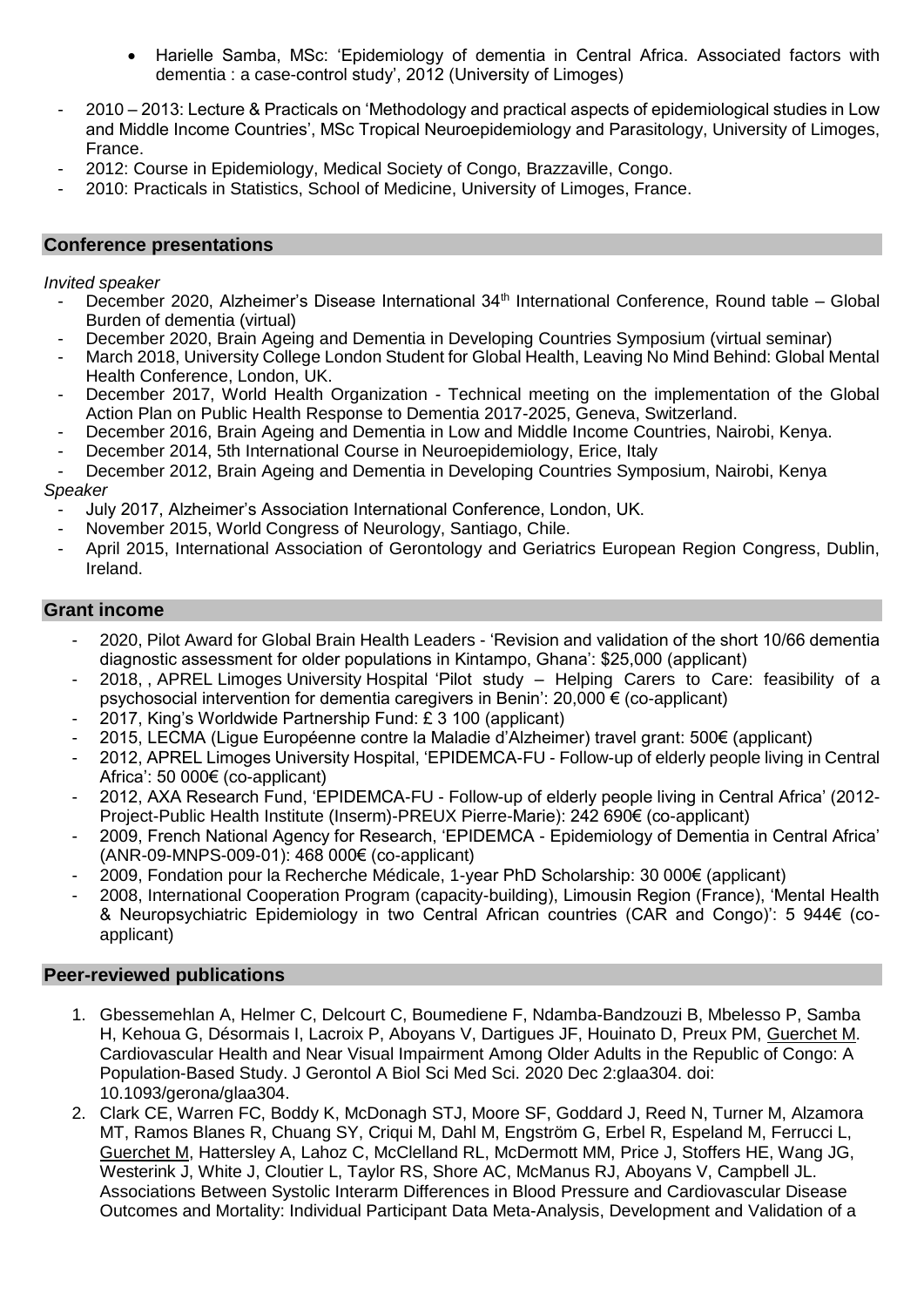Prognostic Algorithm: The INTERPRESS-IPD Collaboration. Hypertension. 2021 Feb;77(2):650-661. doi: 10.1161/HYPERTENSIONAHA.120.15997.

- 3. Röhr S, Pabst A, Riedel-Heller SG, Jessen F, Turana Y, Handajani YS, Brayne C, Matthews FE, Stephan BCM, Lipton RB, Katz MJ, Wang C, Guerchet M, Preux PM, Mbelesso P, Ritchie K, Ancelin ML, Carrière I, Guaita A, Davin A, Vaccaro R, Kim KW, Han JW, Suh SW, Shahar S, Din NC, Vanoh D, van Boxtel M, Köhler S, Ganguli M, Jacobsen EP, Snitz BE, Anstey KJ, Cherbuin N, Kumagai S, Chen S, Narazaki K, Ng TP, Gao Q, Gwee X, Brodaty H, Kochan NA, Trollor J, Lobo A, López-Antón R, Santabárbara J, Crawford JD, Lipnicki DM, Sachdev PS; for Cohort Studies of Memory in an International Consortium (COSMIC). Estimating prevalence of subjective cognitive decline in and across international cohort studies of aging: a COSMIC study. Alzheimers Res Ther. 2020 Dec 18;12(1):167. doi: 10.1186/s13195-020-00734-y.
- 4. Casavilca-Zambrano S, Custodio N, Liendo-Picoaga R, Cancino-Maldonado K, Esenarro L, Montesinos R, Bertani S, Fejerman L, Guerchet M, Vidaurre T. Depression in women with a diagnosis of breast cancer. Prevalence of symptoms of depression in Peruvian women with early breast cancer and related sociodemographic factors. Semin Oncol. 2020 Oct;47(5):293-301. doi: 10.1053/j.seminoncol.2020.08.003.
- 5. Gbessemehlan A, Guerchet M, Helmer C, Delcourt C, Houinato D, Preux PM. Association between visual impairment and cognitive disorders in low-and-middle income countries: a systematic review. Aging Ment Health. 2020 Sep 8:1-10. doi:10.1080/13607863.2020.1808878
- 6. Adoukonou T, Yoro-Zohoun I, Gnonlonfoun DD, Amoussou P, Takpara C, Agbetou M, Guerchet M, Preux PM, Houinato D, Ouendo EM. [Prevalence of Dementia among Well-Educated Old-Age](https://pubmed.ncbi.nlm.nih.gov/32799211/)  [Pensioners in Parakou \(Benin\) in 2014. D](https://pubmed.ncbi.nlm.nih.gov/32799211/)ement Geriatr Cogn Disord. 2020;49(2):210-218. doi: 10.1159/000508623.
- 7. Bae JB, Lipnicki DM, Han JW, Sachdev PS, Kim TH, Kwak KP, Kim BJ, Kim SG, Kim JL, Moon SW, Park JH, Ryu SH, Youn JC, Lee DY, Lee DW, Lee SB, Lee JJ, Jhoo JH, Llibre-Rodriguez JJ, Llibre-Guerra JJ, Valhuerdi-Cepero AJ, Ritchie K, Ancelin ML, Carriere I, Skoog I, Najar J, Sterner TR, Scarmeas N, Yannakoulia M, Dardiotis E, Meguro K, Kasai M, Nakamura K, Riedel-Heller S, Roehr S, Pabst A, van Boxtel M, Köhler S, Ding D, Zhao Q, Liang X, Scazufca M, Lobo A, De-la-Cámara C, Lobo E, Kim KW; for Cohort Studies of Memory in an International Consortium (COSMIC). Does parity matter in women's risk of dementia? A COSMIC collaboration cohort study. BMC Med. 2020 Aug 5;18(1):210. doi: 10.1186/s12916-020-01671-1.
- 8. Jésus P, Marin B, Pilleron S, Guerchet M, Mbelesso P, Ndamba-Bandzouzi B, Preux PM, Fayemendy P, Desport JC. Predictive formulas for estimation of height in sub-Saharan African older people: A new formula (EPIDEMCA study). Nutrition. 2020;73:110725. doi: 10.1016/j.nut.2020.110725.
- 9. Boumediene F, Luna J, Auditeau E, Jost J, Guerchet M, Preux PM. A Standard Framework for Population-Based Neuroepidemiological Studies in Tropical Low- and Middle-Income Countries. Neuroepidemiology. 2020;54(2):96-105. doi: 10.1159/000503235.
- 10. Yoro-Zohoun I, Houinato D, Nubukpo P, Mbelesso P, Ndamba-Bandzouzi B, Clément JP, Dartigues JF, Preux PM, Guerchet M; EPIDEMCA Group. Severity of Neuropsychiatric Symptoms and Distress in Dementia among Older People in Central Africa (EPIDEMCA Study). J Am Geriatr Soc. 2019 Nov 4. doi: 10.1111/jgs.16234.
- 11. Desormais I, Aboyans V, Guerchet M, Ndamba-Bandzouzi B, Mbelesso P, Magne J, Jesus P, Marin B, Lacroix P, Preux PM; EPIDEMCA investigators. Body mass index and peripheral arterial disease, a "Ushaped" relationship in elderly African population - the EPIDEMCA study. Vasa. 2019 Oct 17:1-7. doi: 10.1024/0301-1526/a000825.
- 12. Samba H, Guerchet M, Ndamba-Bandzouzi B, Kehoua G, Mbelesso P, Desormais I, Aboyans V, Preux PM, Lacroix P. Ankle Brachial Index (ABI) predicts 2-year mortality risk among older adults in the Republic of Congo: The EPIDEMCA-FU study. Atherosclerosis. 2019;286:121-127. doi: 10.1016/j.atherosclerosis.2019.05.013.
- 13. Kehoua G, Dubreuil CM, Ndamba-Bandzouzi, Guerchet M, Mbelesso P, Dartigues JF, Preux PM and the EPIDEMCA group. People with dementia in sub-Saharan Africa - from support to abuse by caregivers: results of EPIDEMCA-FU program in Congo. Dement Geriatr Cogn Dis Extra. 2019; 9(1):163-175. doi: 10.1159/000489846.
- 14. Agyeman NAA, Guerchet M, Nyame S, Tawiah C, Owusu-Agyei S, Prince MJ, Mayston R. "When someone becomes old then every part of the body too becomes old": experiences of living with dementia in Kintampo, rural Ghana. Transcult Psychiatry. 2019 :1363461519847054. doi: 10.1177/1363461519847054.
- 15. Perales-Puchalt J, Vidoni ML, Llibre Rodríguez J, Vidoni ED, Billinger S, Burns J, Guerchet M, Lee MJ. Cardiovascular health and dementia incidence among older adults in Latin America: results from the 10/66 Study. Int Journal Geriatr Psychiatry. 2019. doi: 10.1002/gps.5107.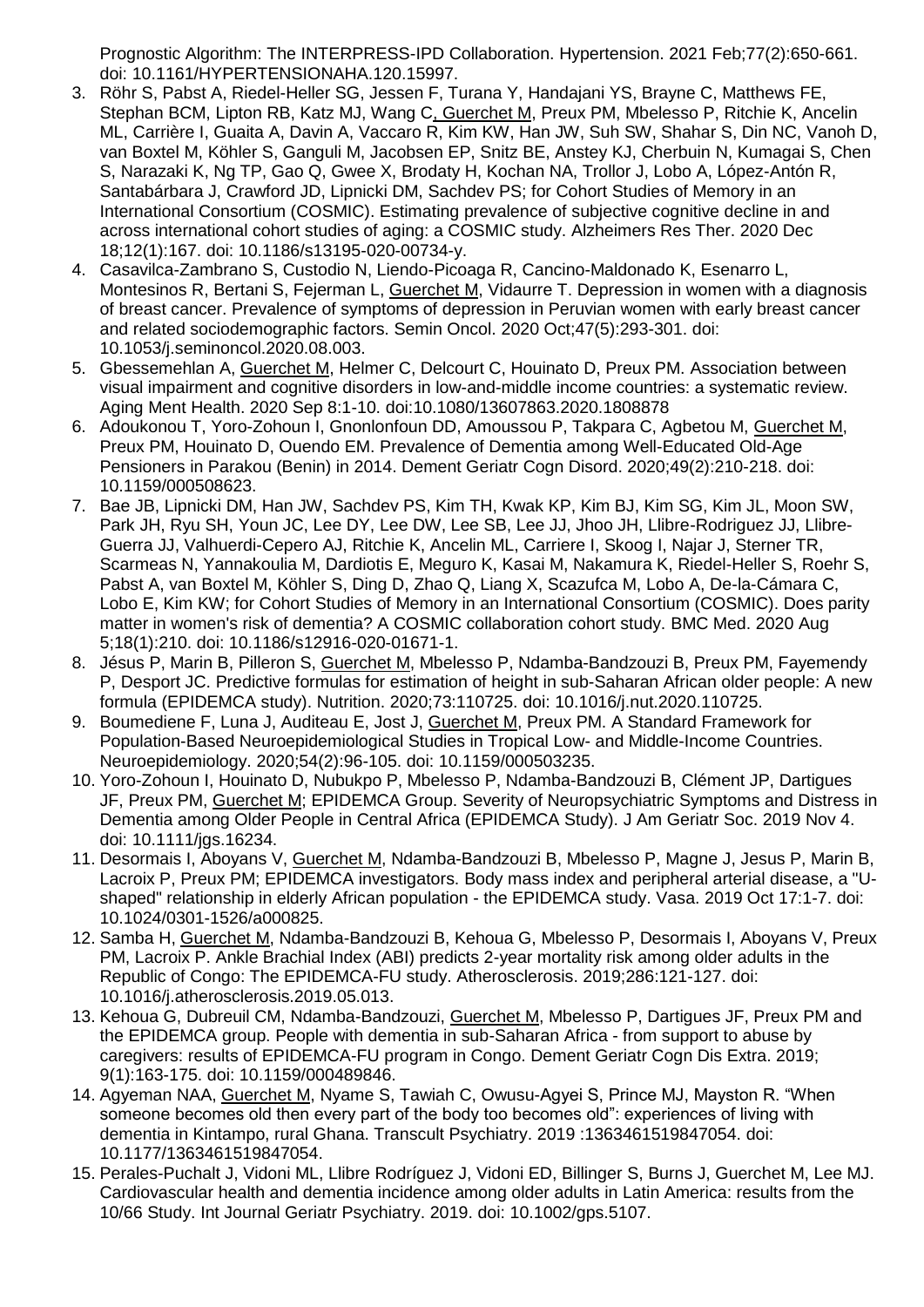- 16. Edjolo A, Pérès K, Guerchet M, Pilleron S, Ndamba-Bandzouzi B, Mbelesso P, Clément JP, Dartigues JF, Preux PM; for the EPIDEMCA group. Development of the Central Africa Daily Functioning Interference Scale for Dementia Diagnosis in Older Adults: The EPIDEMCA Study. Dement Geriatr Cogn Disord. 2019;47(1-2):29-41. doi: 10.1159/000492782.
- 17. Yoro Zohoun I, Nubukpo P, Mbelesso P, Ndamba-Bandzouzi B, Clément J-P, Dartigues J-F, Preux P-M, Guerchet M, for the EPIDEMCA Group. Neuropsychiatric symptoms among older adults with Dementia, Mild Cognitive Impairment and Normal Cognition living in two countries in Central Africa (EPIDEMCA study). Int J Geriatr Psychiatry. 2019 Jan;34(1):169-178.
- 18. Bouscaren N, Pilleron S, Mbelesso P, Ndamba-Bandzouzi B, Dartigues J-F, Clément J-P, Preux P-M, Dardé M-L, Guerchet M, on the behalf of The EPIDEMCA group. Prevalence of toxoplasmosis and its association with dementia in older adults in Central Africa: a result from the EPIDEMCA programme. Trop Med Int Health. 2018 Dec;23(12):1304-1313.
- 19. Jésus P, Guerchet M, Pilleron S, Fayemendy P, Maxime Mouanga A, Mbelesso P, Preux PM, Desport JC. Undernutrition and obesity among elderly people living in two cities of developing countries: Prevalence and associated factors in the EDAC study. Clin Nutr ESPEN. 2017 Oct;21:40-50.
- 20. Prince M, Acosta D, Guerra M, Huang Y, Jimenez-Velazquez IZ, Llibre Rodriguez JJ, Salas A, Sosa AL, Dewey ME, Guerchet MM, Liu Z, Llibre-Guerra JJ, Prina AM. [Leg Length, Skull Circumference,](https://www.biorxiv.org/content/early/2017/07/08/140129)  [And The Incidence Of Dementia In Latin America And China; A 10/66 Population-Based Cohort Study.](https://www.biorxiv.org/content/early/2017/07/08/140129) PLoS One. 2018 Apr 12;13(4):e0195133.
- 21. Guerchet MM, Guerra M, Huang Y, Lloyd-Sherlock P, Sosa AL, Uwakwe R, Acosta I, Ezeah P, Gallardo S, Liu Z, Mayston R, Montes de Oca V, Wang H, Prince MJ. A cohort study of the effects of older adult care dependence upon household economic functioning, in Peru, Mexico and China. PLoS One 2018 Apr 13;13(4):e0195567.
- 22. Wu YT, Ali GC, Guerchet M, Prina AM, Chan KY, Prince M, Brayne C. Prevalence of dementia in mainland China, Hong Kong and Taiwan: an updated systematic review and meta-analysis. Int J Epidemiol. 2018 Feb 12.
- 23. Jésus P, Guerchet M, Pilleron S, Fayemendy P, Mouanga AM, Mbelesso P, Preux PM, Desport JC. Undernutrition and obesity among elderly people living in two cities of developing countries: prevalence and associated factors in the EDAC study. Clin Nutr ESPEN. 2017 Oct;21:40-50.
- 24. Desormais I, Aboyans V, Guerchet M, Ndamba-Bandzouzi B, Mbelesso P, Mohty D, Marin B, Dartigues JF, Preux PM, Lacroix P; EPIDEMCA Investigators. [Ankle-Brachial Index: An Ubiquitous Marker of](https://www.ncbi.nlm.nih.gov/pubmed/29096531)  [Cognitive Impairment-The EPIDEMCA Study.](https://www.ncbi.nlm.nih.gov/pubmed/29096531) Angiology. 2017 Jan 1:3319717736608.
- 25. Falk H, Prina AM, Skoog I, Johansson L, Guerchet M, Mayston R, Hörder H, Prince M. Self-rated health and its association with mortality in China, India and Latin America – A 10/66 Dementia Research Group study. Age Ageing. 2017;46(6):932-939.
- 26. Mayston R, Lloyd-Sherlock P, Gallardo S, Wang H, Montes de Oca V, Ezeah P, Guerra M, Sosa AL, Liu Z, Uwakwe R, Guerchet M, Prince MJ. A journey without maps- balancing the costs of caring for dependent older people in Nigeria, China, Mexico and Peru. PLoS One. 2017;12(8):e0182360.
- 27. Pilleron S, Aboyans V, Mbelesso P, Ndamba-Bandzouzi B, Desormais I, Lacroix P, Preux PM, Guerchet M; EPIDEMCA group. Prevalence, awareness, treatment, and control of hypertension in older people in Central Africa: the EPIDEMCA study. J Am Soc Hypertens. 2017;11(7):449-460.
- 28. Wimo A, Guerchet M, Ali GC, Wu YT, Prina AM, Winblad B, Jönsson L, Liu Z, Prince M. The worldwide costs of dementia 2015 and comparisons with 2010. Alzheimers Dement. 2017 Jan;13(1):1-7.
- 29. Kehoua G, Dubreuil CM, Ndamba-Bandzouzi B, Guerchet M, Mbelesso P, Dartigues JF, Preux PM; EPIDEMCA group. From the social representation of the people with dementia by the family carers in Republic of Congo towards their conviction by a customary jurisdiction, preliminary report from the EPIDEMCA-FU study. Int J Geriatr Psychiatry. 2016 Nov;31(11):1254-1255.
- 30. Prince M, Ali GC, Guerchet M, Prina AM, Albanese E, Wu YT. Recent global trends in the prevalence and incidence of dementia, and survival with dementia. Alzheimers Res Ther. 2016 ; 8(1):23.
- 31. Samba H, Guerchet M, Ndamba-Bandzouzi B, Mbelesso P, Lacroix P, Dartigues JF, Preux PM and the EPIDEMCA group. Dementia-associated mortality and its predictors among older adults in sub-Saharan Africa: results from a two-year follow-up in Congo (the EPIDEMCA-FU study). Age Ageing. 2016; 45(5):681-7.
- 32. Stewart R, Guerchet M, Prince MJ. Development of a brief algorithm for ascertaining dementia in low and middle income countries: the 10/66 short-form dementia diagnostic assessment. BMJ Open. 2016; 25 : 6(5). doi: 10.1136/bmjopen-2015-010712.
- 33. Prince MJ, Lloyd-Sherlock P, Guerra M, Huang Y, Sosa AL, Uwakwe R, Acosta I, Liu Z, Gallardo S, Guerchet M, Mayston R, de Oca VM, Wang H, Ezeah P. The economic status of older people's households in urban and rural settings in Peru, Mexico and China: a 10/66 INDEP study cross-sectional survey. Springerplus. 2016; 5:258. doi: 10.1186/s40064-016-1913-2.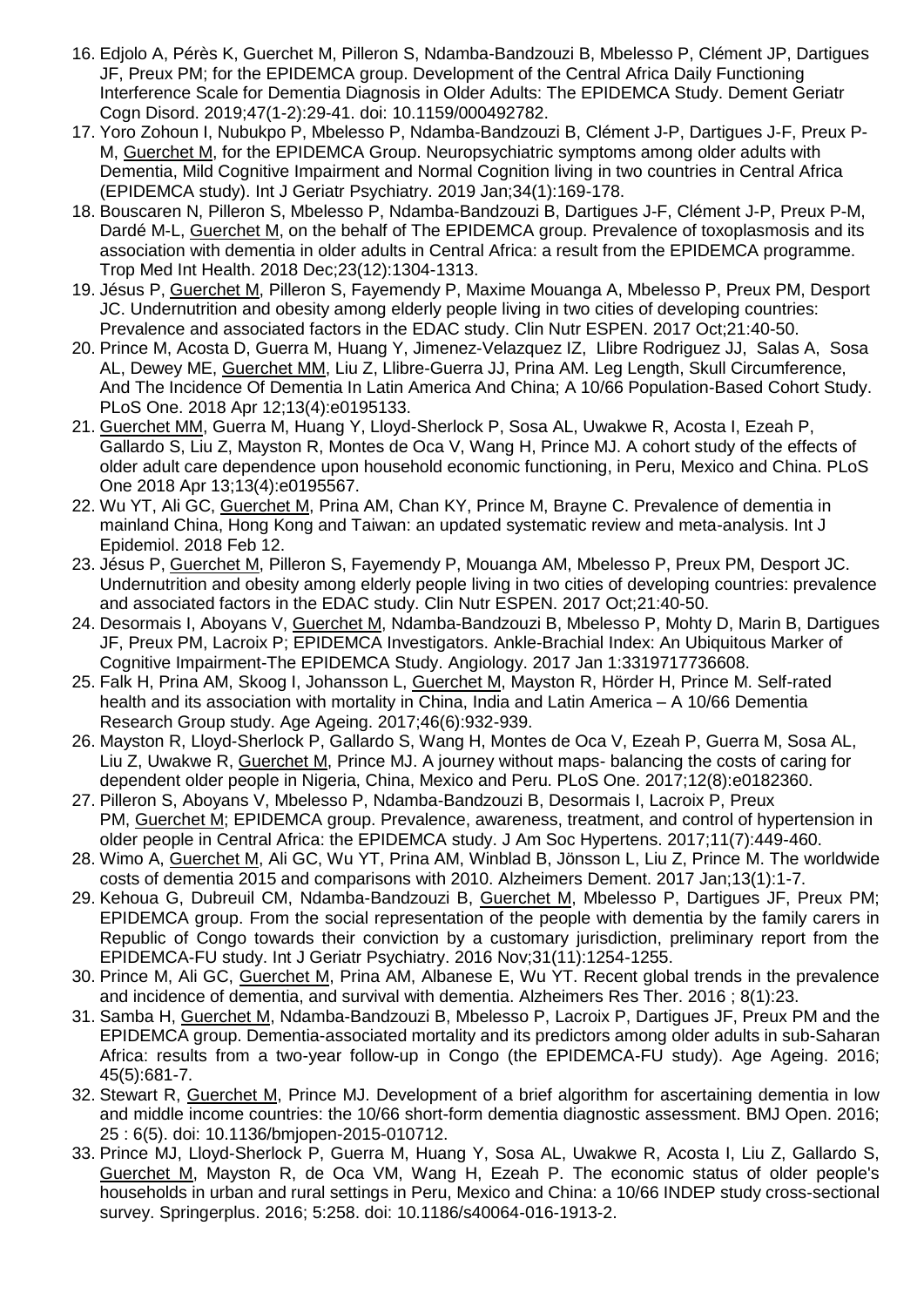- 34. Preux PM, Guerchet M, and the EPIDEMCA group. Epidemiology of dementia in sub-saharan Africa [French]. Bull Acad Natle Méd. 2015, 199, no 7, 1187-1197, séance du 13 octobre 2015.
- 35. Pilleron S, Jésus P, Desport JC, Mbelesso P, Ndamba-Bandzouzi B, Clément JP, Dartigues JF, Preux PM, Guerchet M. Association between mild cognitive impairment and dementia and undernutrition among elderly people in Central Africa: some results from the EPIDEMCA (Epidemiology of Dementia in Central Africa) programme. Br J Nutr. 2015; 23:1-10.
- 36. Pilleron S, Desport J-C, Jésus P, Mbelesso P, Ndamba-Bandzouzi B, Dartigues J-F, Clément J-P, Preux P-M, Guerchet M. Diet, alcohol consumption and cognitive disorders in Central Africa : a study from the EPIDEMCA program. J Nutr Health Aging. 2015; 19(6):657-67.
- 37. Nicolas G, Wallon D, Goupil C, Richard AC, Pottier C, Dorval V, Sarov-Rivière M, Riant F, Hervé D, Amouyel P, Guerchet M, Ndamba-Bandzouzi B, Mbelesso P, Dartigues JF, Lambert JC, Preux PM, Frebourg T, Campion D, Hannequin D, Tournier-Lasserve E, Hébert SS, Rovelet-Lecrux A. Mutation in the 3'untranslated region of APP as a genetic determinant of cerebral amyloid angiopathy. Eur J Hum Genet. 2015 Apr 1.
- 38. Pilleron S, Guerchet M, Ndamba-Bandzouzi B, Mbelesso P, Dartigues JF, Preux PM, Clément JP. Association between Stressful Life Events and Cognitive Disorders in Central Africa: Results from the EPIDEMCA Program. Neuroepidemiology. 2015 Mar 7;44(2):99-107.
- 39. De Rouvray C, Jésus P, Guerchet M, Fayemendy P, Mouanga AM, Mbelesso P, Clément JP, Preux PM, Desport JC. The nutritional status of older people with and without dementia living in an urban setting in Central Africa: the EDAC study. J Nutr Health Aging. 2014 Dec;18(10):868-75.
- 40. Desormais I, Aboyans V, Guerchet M, Ndamba-Bandzouzi B, Mbelesso P, Dantoine T, Mohty D, Marin B, Preux PM, Lacroix P; for the EPIDEMCA investigators. Prevalence of peripheral artery disease in the elderly population in urban and rural areas of Central Africa: the EPIDEMCA study. Eur J Prev Cardiol. 2015 Nov;22(11):1462-72.
- 41. Pilleron S, Clément JP, Ndamba-Bandzouzi B, Mbelesso P, Dartigues JF, Preux PM, Guerchet M. Is dependent personality disorder associated with mild cognitive impairment and dementia in Central Africa? A result from the EPIDEMCA programme. Int Psychogeriatr. 2014 Sep 1:1-10.
- 42. Mayston R, Guerra M, Huang Y, Sosa AL, Uwakwe R, Acosta I, Ezeah P, Gallardo S, de Oca VM, Wang H, Guerchet M, Liu Z, Sanchez M, Lloyd-Sherlock P, Prince MJ. Exploring the economic and social effects of care dependence in later life: protocol for the 10/66 research group INDEP study. Springerplus. 2014 Jul 28;3:379.
- 43. Guerchet M, Mbelesso P, Ndamba-Bandzouzi B, Pilleron S, Desormais I, Lacroix P, Aboyans V, Jésus P, Desport J-C, Tchalla AE, Marin B, Lambert JC, Clément J-P, Dartigues J-F, Preux P-M and for the EPIDEMCA group. Epidemiology of dementia in Central Africa (EPIDEMCA) : protocol for a multicentre population-based study in rural and urban areas of the Central African Republic and the Republic of Congo. SpringerPlus 2014, 3 :33.
- 44. Ndamba-Bandzouzi B, Nubukpo P, Mouanga A, Mbelesso P, Tognidé M, Tabo A, Guerchet M, Faure-Delage A, Dubreuil CM, Dassa V, Dumas M, Clément JP, Preux PM. [Violence and witchcraft accusations](http://www.ncbi.nlm.nih.gov/pubmed/24706606)  [against older people in Central and Western Africa: toward a new status for the older individuals?](http://www.ncbi.nlm.nih.gov/pubmed/24706606) Int J Geriatr Psychiatry. 2014;29(5):546-547.
- 45. Guerchet M, Mbelesso P, Mouanga AM, Tabo A, Bandzouzi B, Clément JP, Lacroix P, Preux PM, Aboyans V[. Association between a low ankle-brachial index and dementia in a general elderly population](http://www.ncbi.nlm.nih.gov/pubmed/23730955)  [in Central Africa \(Epidemiology of Dementia in Central Africa Study\).](http://www.ncbi.nlm.nih.gov/pubmed/23730955) J Am Geriatr Soc. 2013 Jul;61(7):1135-40.
- 46. Mbelesso P, Tabo A, Guerchet M, Mouanga AM, Bandzouzi B, Houinato D, Paraïso MN, Cowppli-Bony P, Aboyans V, Nubukpo P, Preux P-M, Dartigues J-F, Clément J-P. Épidémiologie des démences chez les personnes âgées dans le 3e arrondissement de la ville de Bangui (République centrafricaine). Bull Soc Pathol Exot. 2012; 105:388-395.
- 47. Guerchet M, Aboyans V, Mbelesso P, Mouanga AM, Salazar J, Bandzouzi B, Tabo A, Clément J-P, Preux P-M, Lacroix P. Epidemiology of Peripheral Artery Disease in Elder General Population of Two Cities of Central Africa: Bangui and Brazzaville. Eur J Vasc Endovasc Surg. 2012;44:164-169.
- 48. Guerchet M, Mouanga AM, Mbelesso P, Tabo A, Bandzouzi B, Paraïso MN, Houinato DS, Cowppli-Bony P, Nubukpo P, Aboyans V, Clément J-P, Dartigues J-F, Preux P-M. Factors associated with dementia among elderly people living in two cities in central Africa: the EDAC Multicenter Study. J Alzheimers Dis. 2012;29:15-24.
- 49. Paraïso MN, Guerchet M, Saizonou J, Cowppli-Bony P, Mouanga AM, Nubukpo P, Preux P-M, Houinato DS. Prevalence of Dementia among Elderly People Living in Cotonou, an Urban Area of Benin (West Africa). Neuroepidemiology 2011;36:245-251.